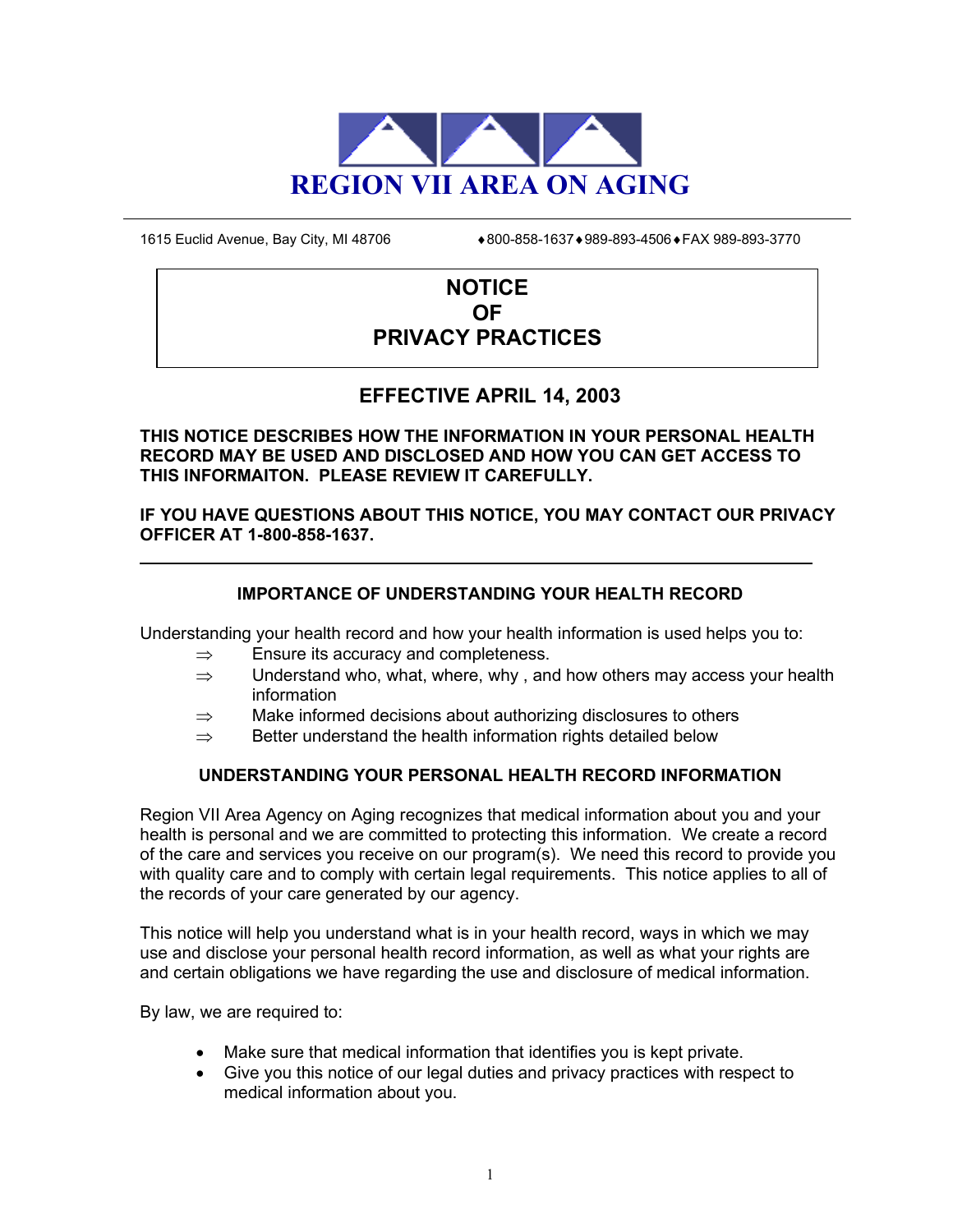• Follow the terms of the privacy notice currently in effect.

## **WHO WILL FOLLOW THIS NOTICE**

This notice describes Region VII Area Agency on Aging's practices and that of:

- Any health care professional authorized to enter information into your chart
- All departments of the agency including care management, administration, and billing
- All employees, staff, and other agency personnel.

## **AGENCY USE AND DISCLOSURE OF PERSONAL HEALTH INFORMATION**

The following categories describe different ways that we use and disclose information contained in your Personal Health Record. For each category of uses or disclosures we will explain what we mean and try to give some examples. Not every use or disclosure in a category will be listed. However, all of the ways we are permitted to use and disclose information will fall within one of the categories.

**Treatment.** We may use personal health information about you to provide/arrange services for you. We may disclose personal health information about you to physicians, nurses, technicians, or other individuals involved in taking care of you. For example, if you agree that a hospital bed would help you, care managers would contact your physician to discuss your situation and assist you in obtaining a prescription.

In addition, care managers may need to share medical information about you in order to coordinate the different things you may need, such as prescriptions. We may also disclose medical information about you to people outside the agency who may be involved in your home care, such as family members, clergy or others we use to provide services that are part of your care.

**For Health Care Operations.** We may use and disclose medical information about you for operations. These uses and disclosures are necessary to run our agency and make sure that all of our participants receive quality care. For example, we may use medical information to review our services and to evaluate performance of our staff. We may also combine medical information about many participants to decide what additional services the agency should offer, what services are not needed, and whether certain services are effective. We may also disclose information to other care mangers and agency personnel for review and training purposes. We may also combine the medical information we have with medical information from other agencies to compare how we are doing and see where we can make improvements in the care and services that we offer. We may remove information that identifies you from this set of medical information so others may use it to study health care and health care delivery without learning who the specific participants are.

**For Payment.** We may use and disclose medical information about you so that the treatment and services you receive may be billed to the appropriate party. For example, the agency works with Center for Information Management to submit claims to the state for billing purposes.

**Treatment Alternatives.** We may use and disclose medical information to tell you about or recommend possible treatment options or alternatives that may be of interest to you.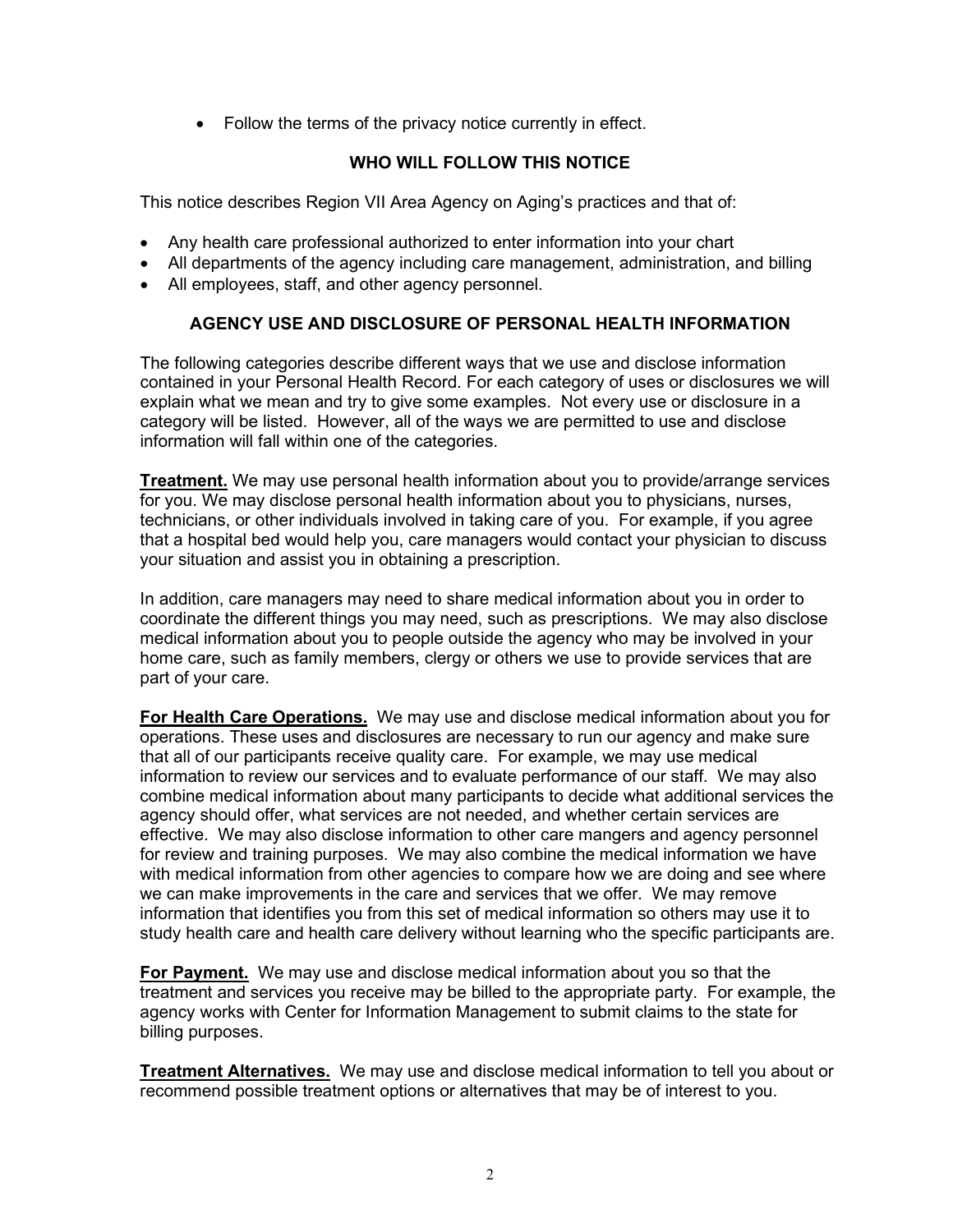**Individuals Involved in Your Care or Payment for your Care.** We may disclose medical information about you to a friend or family member who is involved in your medical care. We may also disclose information to someone who helps pay for your care. We may also tell your family or friends your conditions and that you are involved with our program. In addition, we may disclose medical information about you to an entity assisting in a disaster relief effort so that your family can be notified about your condition, status, and location.

## **USES AND DISCLOSURES OTHER THAN FOR TREATMENT, PAYMENT, OR HEALTH CARE OPERATIONS**

**Health-Related Benefits and Services.** We may use and disclose medical information to tell you about health-related benefits or services that may be of interest to you.

**Research.** We may disclose medical information to researchers when their research has been approved by an institutional review board that has reviewed the research proposal and established protocols to ensure the privacy of your health information.

As Required by Law. We will disclose medical information about you when required to do so by federal, state, or local law.

**Business Associates.** We provide some services through contracts with business associates. An example include a billing company who sends claims to a provider on our behalf, a copy service to make copies of medical records, and the like. When we use these services, we may disclose your health information to the business associate so that they can perform the function(s) we have contracted with them to do and bill your third-party payer for services rendered. To protect your health information, however, we require the business associate to appropriately safeguard your information.

**Notification.** We may use or disclose information to notify or assist in notifying a family member, personal representative, or another person responsible for your care, your locations and general condition.

**Communication with family.** Unless you object, health professionals, using their best judgement, may disclose to a family member, other relative, close personal friend or any other person you identify, health information relevant to that person's involvement in your care or payment related to your care.

**Funeral Directors, Medical Examiners, and Coroners.** We may disclose health information to funeral directors consistent with applicable law to enable them to carry out their duties. We may also release medical information to a coroner or medical examiner.

**Protective Services for the President and Others.** We may disclose medical information about you to authorized federal officials so they may provide protection to the President, other authorized persons or foreign heads of state or conduct special investigations.

**Inmates**. If you are an inmate of a correctional institution or under the custody of a law enforcement official, we may release medical information about you to the correctional institution or law enforcement official. This release would be necessary (1) for the agency to provide you with services; (2) to protect your health and safety or the health and safety of others; or (3) for the safety and security of the correctional institution.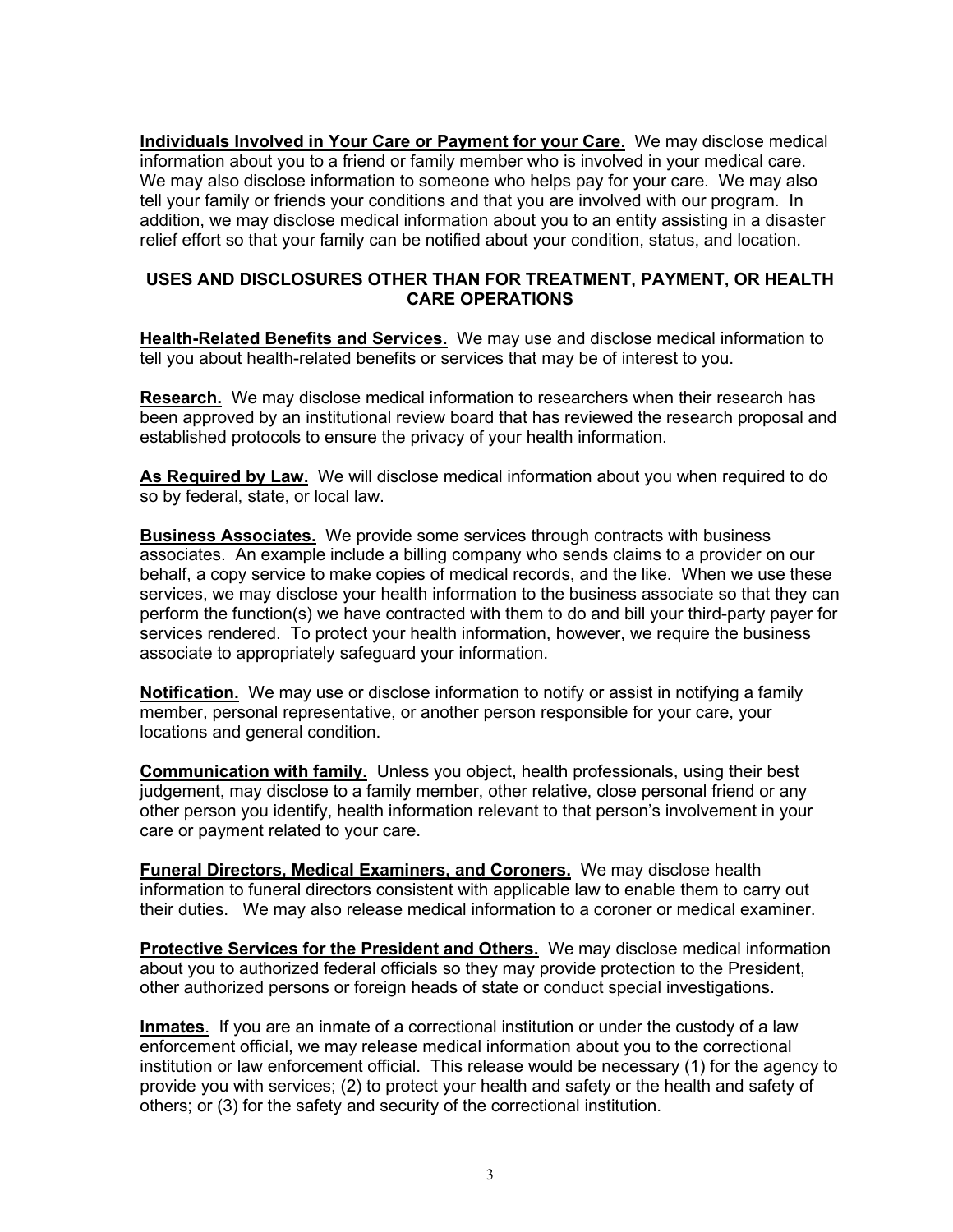**Marketing/Continuity of Care.** We may contact you to provide appointment reminders or information about services or other health-related benefits that may be of interest to you.

**Food and Drug Administration (FDA).** We may disclose to the FDA health information relative to adverse effects/events with respect to food, drugs, supplements, product or product defects, or post marketing surveillance information to enable product recalls, repair, or replacement.

**Workers Compensation.** We may disclose health information to the extent authorized by and to the extent necessary to comply with laws relating to workers compensation or other similar programs established by law.

**Public Health.** As required by law, we may disclose your health information to public health or legal authority's charges with preventing or controlling disease, injury, or disability.

**Law Enforcement.** We may disclose health information as required by law or in response to a valid subpoena.

**Health Oversight Agencies and Public Health Authorities.** If a member of our work force or a business associate believes in good faith that we have engaged in unlawful conduct or otherwise violated professional or clinical standards and are potentially endangering one or more patients, workers or the public, they may disclose your health information to health oversight agencies and/or public health authorities, such as the Department of Community Health.

**Department of Health and Human Services (DHHS)**. Under the privacy standards, we must disclose your health information to the DHHS as necessary for them to determine our compliance with those standards.

## **YOUR RIGHTS UNDER THE FEDERAL PRIVACY STANDARD**

Although your health record is the physical property of the healthcare provider who completed it, you have certain rights with regard to the information contained therein. You have the right to:

**Right to Inspect and Copy.** You have the right to inspect and copy medical information that may be used to make decisions about your care. Usually, this includes medical and billing records, but does not include psychotherapy progress notes.

To inspect and copy medical information that may be used to make decisions about you, you must submit your request in writing to the agency. I f you request a copy of the information, we may charge a fee for the costs of copying, mailing or other supplies associated with your request.

We may deny your request to inspect and copy in certain very limited circumstances. If you are denied access to medical information, you may request that the denial be reviewed. Another supervisor or director chosen by the agency will review your request and the denial. The person conducting the review will not be the person who denied your request. We will comply with the outcome of the review.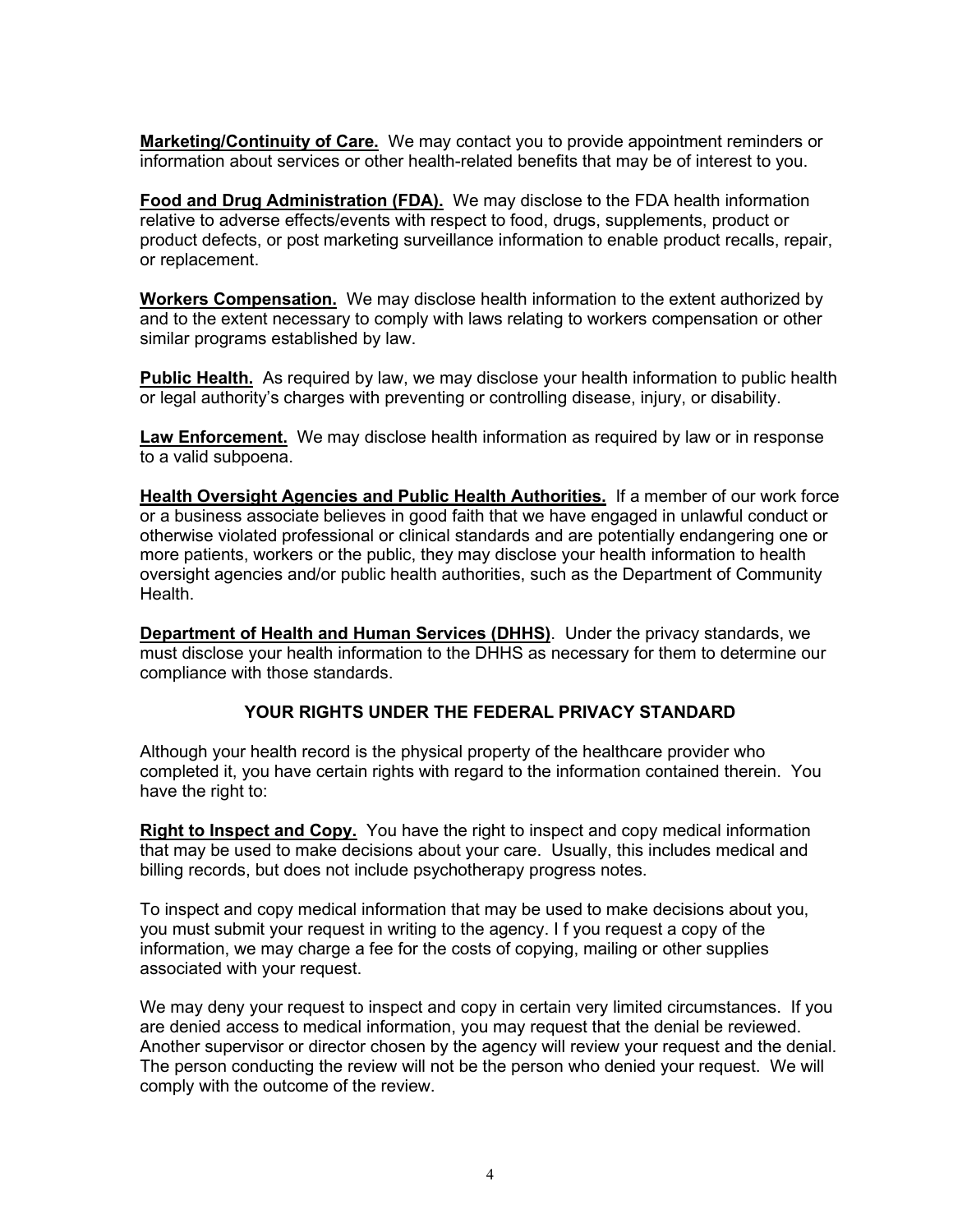**Right to Amend.** If you feel that medical information we have about you is incorrect or incomplete, you may ask us to amend the information. We do not have to grant the request if:

- $\Rightarrow$  We did not create the record. If, as in the case of a progress report from another provider, we did not create the record, we cannot know whether it is accurate or not. Thus, in such cases, you must seek amendment/correction from the party creating the record. If they amend or correct the record, we will put the corrected record in our records.
- $\Rightarrow$  The records are not available to you as discussed immediately above.
- $\Rightarrow$  The record is accurate and complete.
- $\Rightarrow$  The record is not part of a designated record set.

If we deny your request for amendment/correction, we will notify you why, how you can attach a statement of disagreement to your records (which we may rebut), and how you can complain to our complaint official or to the Department of Health and Human Services. If we grant the request, we will make the correction and distribute the correction to those who need it and those you identify to us that you want to receive the corrected information.

**Right to Accounting of Disclosures.** You have the right to obtain an accounting of nonroutine uses and disclosures other than for treatment, payment, and health care operations. Examples of disclosures we do not have to provide an accounting for include:

- ⇒ Disclosures to you.
- $\Rightarrow$  Disclosures authorized by you.
- $\Rightarrow$  Disclosures of limited data sets (partially de-identified data used for research, public health, or health care operations).
- ⇒ Disclosures that occurred before April 14, 2003.

To request this accounting of disclosures, you must submit your request in writing to the agency. Your request must state a time period, which may not be longer than six years and may not include dates before April 14, 2003. Your request should indicate in what form you want the list (for example, paper or electronically). The first list you request within a 12 month period will be free. For additional lists, we may charge you for the cost of providing this information. We will notify you of the cost involved and you may choose to withdraw or modify your request at that time before any costs are incurred.

**Right to Request Restrictions.** You have the right to request a restriction or limitation on the medical information we use or disclose about you for treatment, payment or health care operations. You also have the right to request a limit on the medical information we disclose about you to someone who is involved in your care or the payment for your care, like a family member or friend. For example, you may not want your brother to know anything about your services unless it's an emergency.

We are not required to agree to your request. If we do agree, we will comply with your request unless the information is needed to provide you emergency treatment.

To request restrictions, you must make your request in writing to the agency. In your request, you must tell us (1) what information you want to limit; (2) whether you want to limit